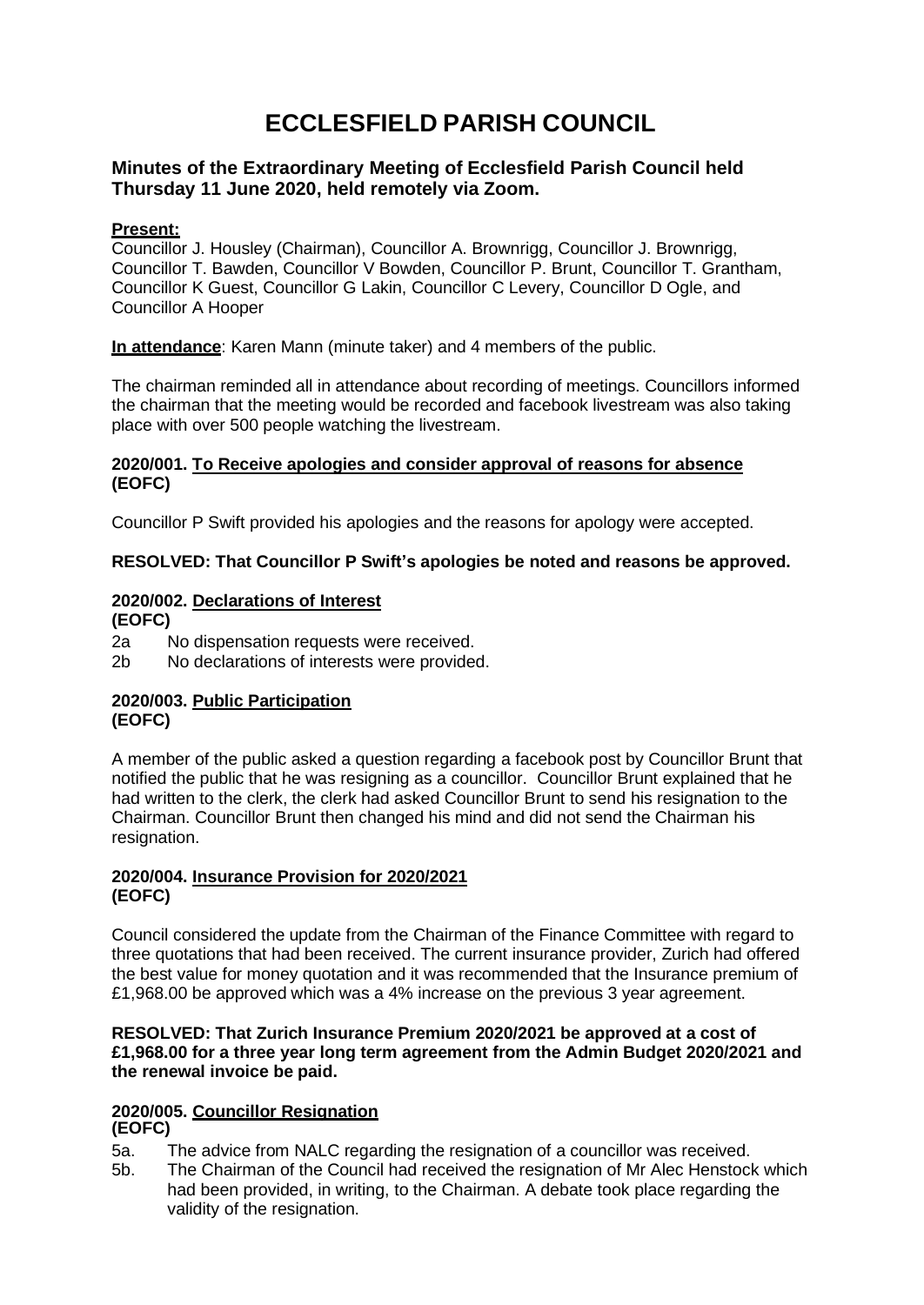5c. The Chairman updated council that Sheffield City Council had been notified of the casual vacancy. It was explained that should 10 electors call for a poll then a byelection would take place. However, after the 14 day notice period had passed and, should no electors call for a poll, then the Council could co-opt a councillor.

# **RESOLVED: That**

- **5a The advice from NALC be noted;**
- **5b The written resignation was accepted by the Chairman from Mr Henstock; and**
- **5c The Council would wait to hear from Sheffield City Council and when the notice of a casual vacancy was provided it would be displayed in a prominent place.**

# **2020/006. Employment**

## **(EOFC)**

- 6a. The Chair of the Staffing Committee gave a verbal update. The Clerk had resigned on the 22 May 2020 and as she was in the probationary period had only provided one weeks notice. She had updated that the job was not for her and finished on the 29 May 2020. The Admin Officer had gone off sick which left the office in dire straits. There was 55 hours a week in hours not being currently covered.
- 6b. The Council considered appointing a Locum Clerk. It was agreed that a Locum Clerk should be appointed as soon as possible. An advert for the position needed to be provided. A Locum Clerk may be available from further a-field as it is only a temporary post. Council may consider that a Clerk is appointed full-time or that the post Clerk/RFO be split and the hours split accordingly. It was agreed to hold an Extraordinary meeting in 2 weeks time to look at a draft Locum Clerk advert, circulated previously by the Chair of the Staffing Committee, and advertise the post as soon as possible. The role of the Clerk/RFO would also be discussed at the Staffing Committee meeting.
- 6c. The Council agreed that the committee would investigate the reason for the current staffing problems. A debate took place around the reasons for the clerk leaving and whether the Staffing Committee should investigate the reasons. It was suggested that an outside company (not YLCA, NALC or SCC) be invited to investigate the current staffing issues and reasons for the clerk leaving. The costs would be identified and the Staffing Committee would provide feedback to Council.

# **RESOLVED: That**

- **6a The resignation of the Clerk be received;**
- **6b The Staffing Committee be delegated to put a Locum Clerk advert out as soon as possible; and the first item on the agenda of the Staffing Committee would be the appointment of the Chair and Vice Chair of the Staffing Committee in accordance with the Staffing Committee Terms of Reference; and**
- **6c The Staffing Committee find an outside company, not YLCA, NALC or Sheffield City Council, to investigate the reasons for the Clerk leaving and other staff being on sick leave and to provide a cost for appointing an outside company to complete this work; and a report be provided, at a future date, to the Council.**

*Council resolved to exclude members of the press and public for items 7f and 7g due to the confidential nature of the business to be transacted by virtue of the Public (Admissions to Meetings) Act 1960 exclusion of the press and public.*

#### **2020/007. Ecclesfield Parish Council Administration (EOFC)**

7a. The council considered the appointment of the Proper Officer for statutory purposes defined in law. A discussion took place and nominations for the appointment of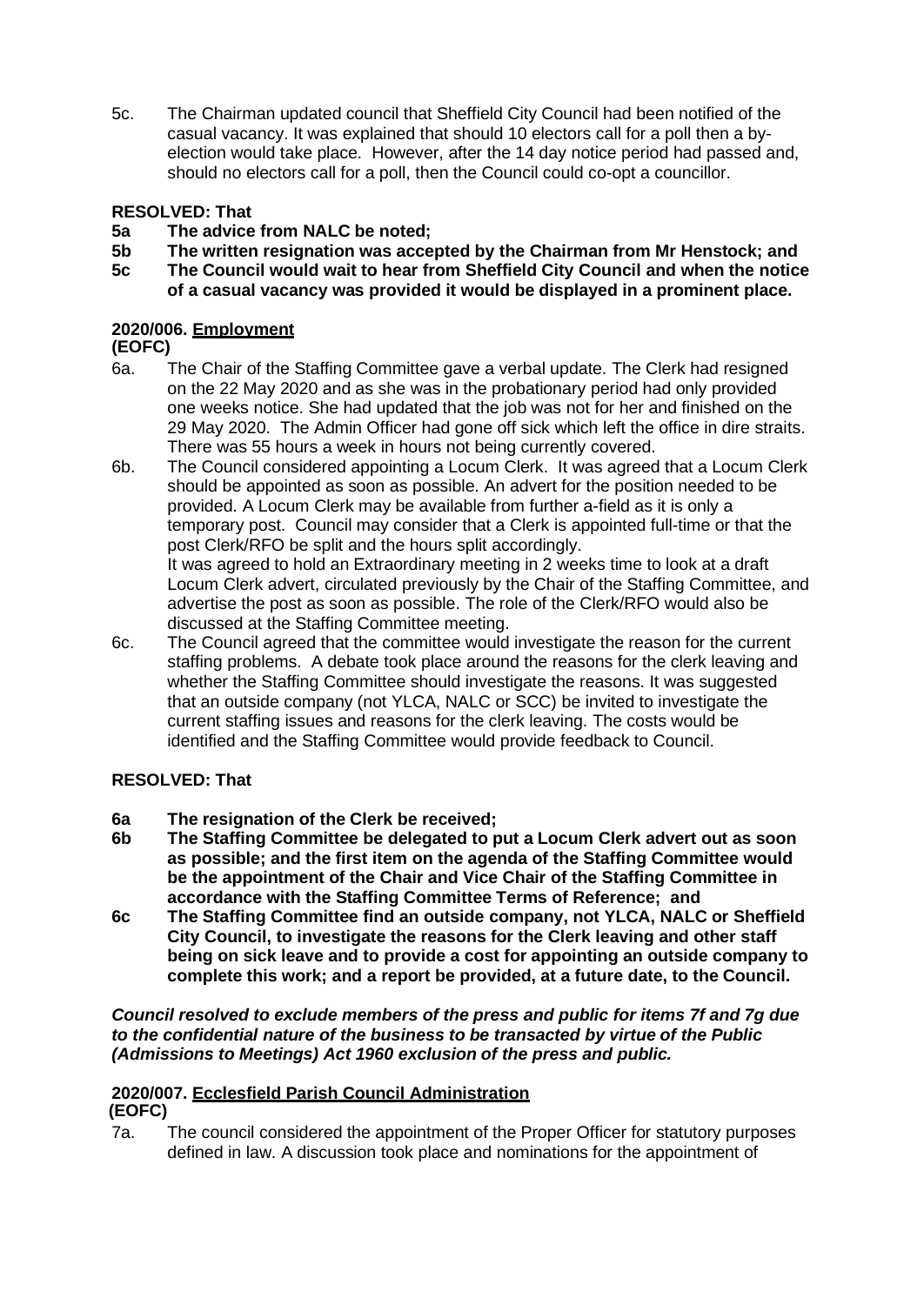Proper Officer were considered. A councillor heard an expletive whilst the debate took place. The Chairman said that this would be investigated.

- 7b. Council considered the appointment of a Council Member as temporary unpaid Clerk/RFO on a volunteer worker contract and job description. A debate took place about this temporary post. It was suggested that the Council's previous advisor be asked to assist with matters of finance. Councillor J Brownrigg offered to be the temporary unpaid Clerk/RFO and could offer assistance on a Monday or Friday. It was agreed to discuss the advisor to Council providing assistance at the end of the meeting and the Standing Orders would be suspended to allow Council to discuss this matter further as it was not an agenda item.
- 7c. Council considered this item at 6c.
- 7d. An update was provided with regard to the One Drive password. Recently there had been problems with the Council's email's and three councillors did not use the councils email addresses. (This was the choice of the three councillors) The Council's website had also been down but it was working once again. One Drive had been set up in 2007 with an Aol.com account, this needed moving across to the Microsoft account. It was agreed that all passwords would be changed, by members of staff, once the One Drive password was amended and the change across to the Microsoft account was completed.
- e. A discussion took place regarding who were the designated key holders. The current standing orders state staff and the Chairman of Council were the keyholders. Councillors Lakin and Bawden were the fire and intruder alarm keyholders.
- h. Council considered the advice from NALC with regard to the legality of the Annual meeting of Council and the wrongly dated Standing Orders. It was agreed that the Standing Orders from the 9 January 2020 were adopted at the Annual meeting of Council held on the 14 May 2020.

### *Members of the public were asked to leave the remote meeting and the recordings were switched off as the Council resolved to exclude members of the press and public for items 7f and 7g due to the confidential nature of the business to be transacted by virtue of the Public (Admissions to Meetings) Act 1960 exclusion of the press and public.*

- f. Council noted that a FOI request had been made. The Chairman had received advice from YLCA and was in contact with the Information Commissioners Office (ICO) on how to respond in the absence of a Clerk.
- g. Council noted that a SAR had been received and the Chairman updated the Council that he sought advice from the ICO.

# **RESOLVED: That**

- **7a (i) Councillor J Brownrigg be appointed the Proper Officer of the Council until a Clerk was appointed;**
- **7a (ii) The Chairman would investigate who spoke an expletive during the debate.**
- **7b (i) Councillor J Brownrigg be appointed the temporary unpaid Clerk/RFO, offering assistance on a Monday and Friday during office hours (9am – 12 noon) and that he would not go into the office unless a member of staff was in attendance;**
- **7b (ii) YLCA be asked to provide a volunteer worker contract and draft Job Description, for Councillor J Brownrigg. Once the contract was signed and Job Description accepted Councillor J Brownrigg would be the Volunteer Clerk/RFO.**
- **7d Councillor T Bawden assist with changing the One Drive password, with a member of staff present, to ensure the password could be changed again, once it was working correctly.**